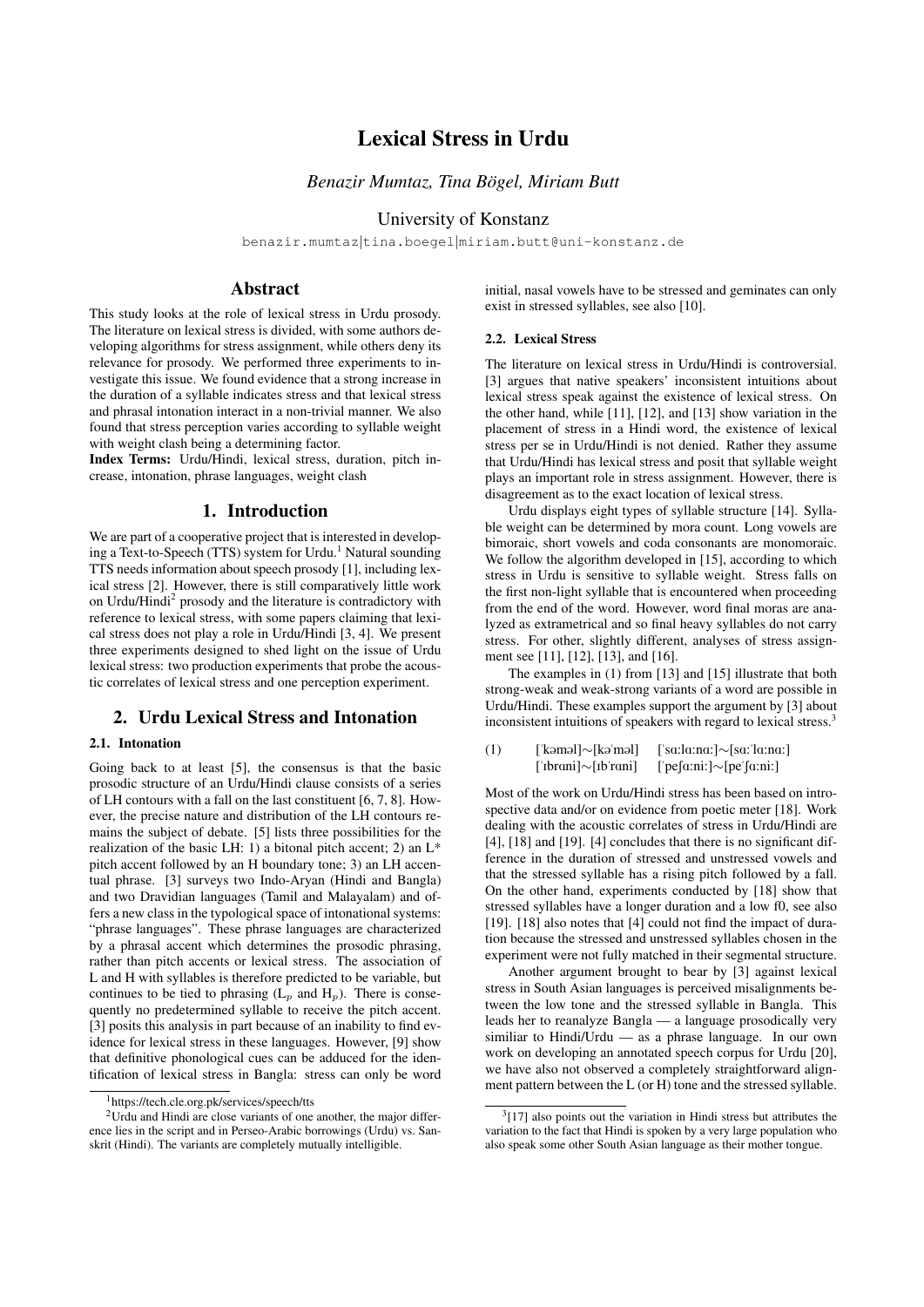However, this might be due to a number of factors, including effects of derivational morphology and cliticization. This paper therefore aims to adduce additional experimental evidence to help resolve the question of lexical stress in Urdu.

## 3. Experiment 1: Matched Segments

## 3.1. Methods

## *3.1.1. Materials*

To address the issue of differences in segmental material in the realization of stress as raised by [18], we selected eight pairs of common Urdu words. The pairs consist of identical segmental material in the target syllable and in the onset of the following syllable. The rest of the word contains similar segmental material. The target syllable is stressed in the first member of a pair, and unstressed in the second member, see Table 1.

Table 1: *Word pairs with differing stress in target syllable (bold)*

| <b>Stressed</b> | Unstressed | <b>Translation</b>    |
|-----------------|------------|-----------------------|
| 'lo.ha          | lo. har    | iron, blacksmith      |
| ˈmən.∫ɑ         | mən. fur   | aim, manifesto        |
| mə.ri           | mə riz     | died, patient         |
| 'əd.rək         | əd. rak    | ginger, awareness     |
| mə.ti           | mə tin     | obedient, soft spoken |
| $a$ . ga.ta     | la.ga. tar | to add, continuously  |
| mə.'za.lım      | ma.za.'min | cruelty, subjects     |
| xə.tə.ra        | xə.tə. rat | danger, dangers       |

## *3.1.2. Procedure*

Participants were asked to produce the target words in two settings: 1) in isolation; 2) in the carrier sentence in (2). Randomized target words and sentences were interspersed with fillers and presented via slides in the Urdu script. Recordings were done in an anechoic chamber with a sampling rate of 48 kHz.

(2) Is lafz ka: matlab  $\_\_\_\$ ho: ga: 'The meaning of this word will be  $\frac{1}{\sqrt{1 - x^2}}$ .

## *3.1.3. Participants*

Ten Pakistani Urdu speakers ( $\varnothing$  = 22.3 years, SD = 2.40 years, 6 female) participated in the experiment and were given a small payment. All participants live in Lahore and also speak the regional language Punjabi. None had hearing/speaking disorders.

## *3.1.4. Data treatment*

In total, we collected 480 productions (2 contexts x 16 words x 10 speakers: 5 recorded the target words twice and 5 only once). Of the 480, 40 items were rejected by an Urdu native speaker trained in linguistics due to mispronunciation and glottalization. As shown in Figure 1, target words were annotated using the standard annotation criteria [21] and the Praat software [22]. The data were annotated via the guidelines established by [23].

Lexical stress was automatically annotated using the algorithm from [15] via a tool developed as part of our cooperative project. A further tier records lexical stress as perceived by three native speakers and one non-native speaker. Only examples with unanimous labelling were used for the further analysis: a final count of 306 files.<sup>4</sup>



Figure 1: *Wave file and pitch contour with annotation. The tiers show the word in IPA (1), its segments (2), syllables (3), stress marked using perception (4), stress via the algorithm in [15] (5), and tone (6) in the target word [mazamin] 'subjects'.* 

[18] measured syllable duration and formant structure of vowels to explore the acoustic evidence for lexical stress in Hindi with respect to 3 participants. We aimed at checking the results with a larger sample size. Our data was analyzed with linear mixed effect regression (lmer) models with the stress pattern (±stress) as fixed factor and participants and syllables as crossed random factors (adjustment of intercepts and slopes). Pvalues were calculated using the Satterthwaite approximation.

### 3.2. Results

### *3.2.1. Syllable duration*

The statistical analysis showed a strong increase in the duration of the stressed syllable ( $\beta$ = -0.04, SE = 0.005, t = -7.09, p < 0.001) as illustrated in Figure 2. Duration was also highly significant when isolated words and words pronounced in a carrier sentence were analysed individually, but the results did not differ greatly from the overall results found for duration.



Figure 2: *Duration in stressed and unstressed syllable pairs*

### *3.2.2. Fundamental frequency*

Another effect was found with the fundamental frequency (f0), which we converted into semitones (ST) before the analysis. The mean ST was significantly lower in the stressed syllable ( $\beta$ =0.66, SE=0.14, t= 4.8, p < 0.001) compared to the unstressed syllable. This effect was much more pronounced with the isolated words in comparison to the target words in the car-

<sup>4</sup>Most of the data were removed because of inconsistent pronunciation of the 'xa.ta.ra∼xa.ta.'rat pair.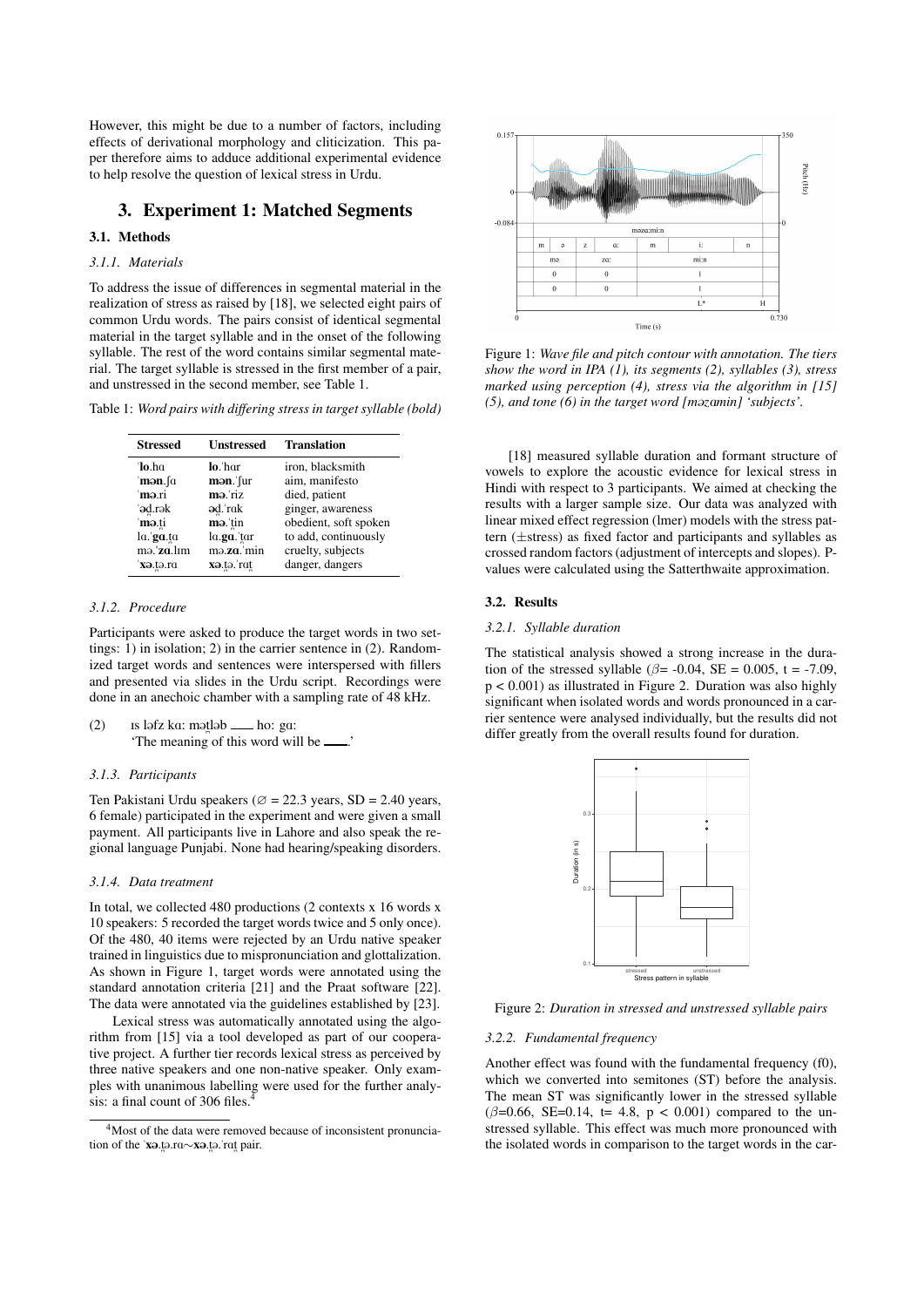rier sentences, where the effect was still significant, but less so  $(\beta = 0.61, SE = 0.24, t = 2.5, p < 0.05)$ .

For a more detailed overview of the f0 patterns, we took all word pairs where the target syllable was directly followed by the syllable with the alternate stress (7 word pairs, 268 recordings) and extracted five evenly distributed f0 measurements per syllable. The resulting ten data points were converted into ST and the mean values for each point were calculated across all speakers and word pairs. Of these, the first two points — covering the onset of the first syllable (S1) — were discarded, as there was often no discernible pitch and the extracted f0 values showed great variation. The average pitch in ST is shown in Figure 3 for isolated words and in Figure 4 for the words in the carrier sentence, starting from the third data point (S1P3).



Figure 3: *Pitch in isolated words. The first syllable (S1) is target. The second syllable (S2) is the stress alternate.*

If the target S1 is stressed in isolated words, it shows a strong L towards its end, followed by a strong rise in the second syllable (S2) (Figure 3). If the target syllable is unstressed and S2 is stressed, the pitch remains high and only falls to a (less pronounced) L within S2. In carrier sentences (Figure 4), the target syllable still receives a low tone if stressed, but the fall in pitch is less pronounced. The following rise to the S2, however, is much stronger compared to the rise in the isolated word. If the target syllable is unstressed, there is only a slight lowering in the pitch. The low pitch continues in the stressed S2 before it rises towards the end.



Figure 4: *Pitch development in words with carrier sentences. S1 is the target syllable. S2 the stress alternate.*

### 3.3. Discussion

The results support the existence of lexical stress in Urdu. Stressed syllables have a significantly longer duration in both conditions. This tallies with the results in [18] for Hindi.

The f0 results are new (as far as we know) and illustrate an

interaction between lexical stress and intonational phonology. In both isolated and carrier conditions, the f0 is significantly lower in the stressed syllable. This is consistent with an association of L with a stressed syllable, as posited by the L\*H analysis of the basis LH contour However, this basic LH contour is only in evidence in words produced within the carrier sentence (Figure 4), but not in words spoken in isolation (Figure 3). The placement in the carrier sentence invites speakers to emphasize the word: it is in the preverbal focal position [24, 25, 3] and it expresses new/noteworthy information. The literature has identified differing acoustic correlates for the expression of focus, robustly among these is an increased pitch span (e.g., [7]).

In Figure 4 both types of words end on a target H at a similar level, in contrast to the contours in Figure 3. This final H in Figure 4 realizes an increased pitch span in comparison to Figure 3. This is consistent with the expression of focus.

Our results thus indicate that the basic LH pattern observed consistently in the literature is an effect of phrasal intonation. Our results are consistent with an L\*H analysis and we suggest that the variation or misalignments cited by scholars such as [3] in favor of a phrasal  $L_pH_p$  approach may not have taken into account in sufficient detail and depth the complexities of the interaction between lexical stress and phrasal intonation.

# 4. Experiment 2: Minimal Pairs

# 4.1. Methods

# *4.1.1. Materials*

The effects of lexical stress are best studied via complete minimal pairs. However, we were only able to identify the two pairs in Table 2, where word meaning is distinguishable via stress [4].

Table 2: *Minimal word pairs differentiated by stress*

| 1st syllable stressed |               | 2nd syllable stressed |             |
|-----------------------|---------------|-----------------------|-------------|
| nleg                  | 'throat'      | pl'eg                 | to cook'    |
| pteg                  | 'thick cloud' | gə'ta                 | 'to reduce' |

In order to elicit a strong acoustic signal for stress, we embedded them in in question-answer pairs, which elicited a production with contrastive stress on the target word, e.g., "Did you burn the meat? — No, I cooked the meat.", "Is your ear infected? — No, my throat is infected."

## *4.1.2. Procedure*

All questions were pre-recorded and presented to the participants via headphones. The answers containing the target words were presented on a laptop screen in Urdu script. The participants listened to the questions and then produced the answers as presented on the screen. The recording took place in an anechoic chamber at the sampling rate of 48kHz.

### *4.1.3. Participants*

Fourteen Pakistani Urdu speakers ( $\varnothing$  = 20.9 years, SD = 2.33 years, 8 female) participated in Experiment 2 for a small payment. They had the same background as in Experiment 1.

### *4.1.4. Data treatment*

A total of 56 recordings were collected in Experiment 2 (2 x 2 words x 14 speakers) and annotated as in Experiment 1. In our pairs, stress pattern happened to correlate with word category: the words with S1 stress are both nouns, the words with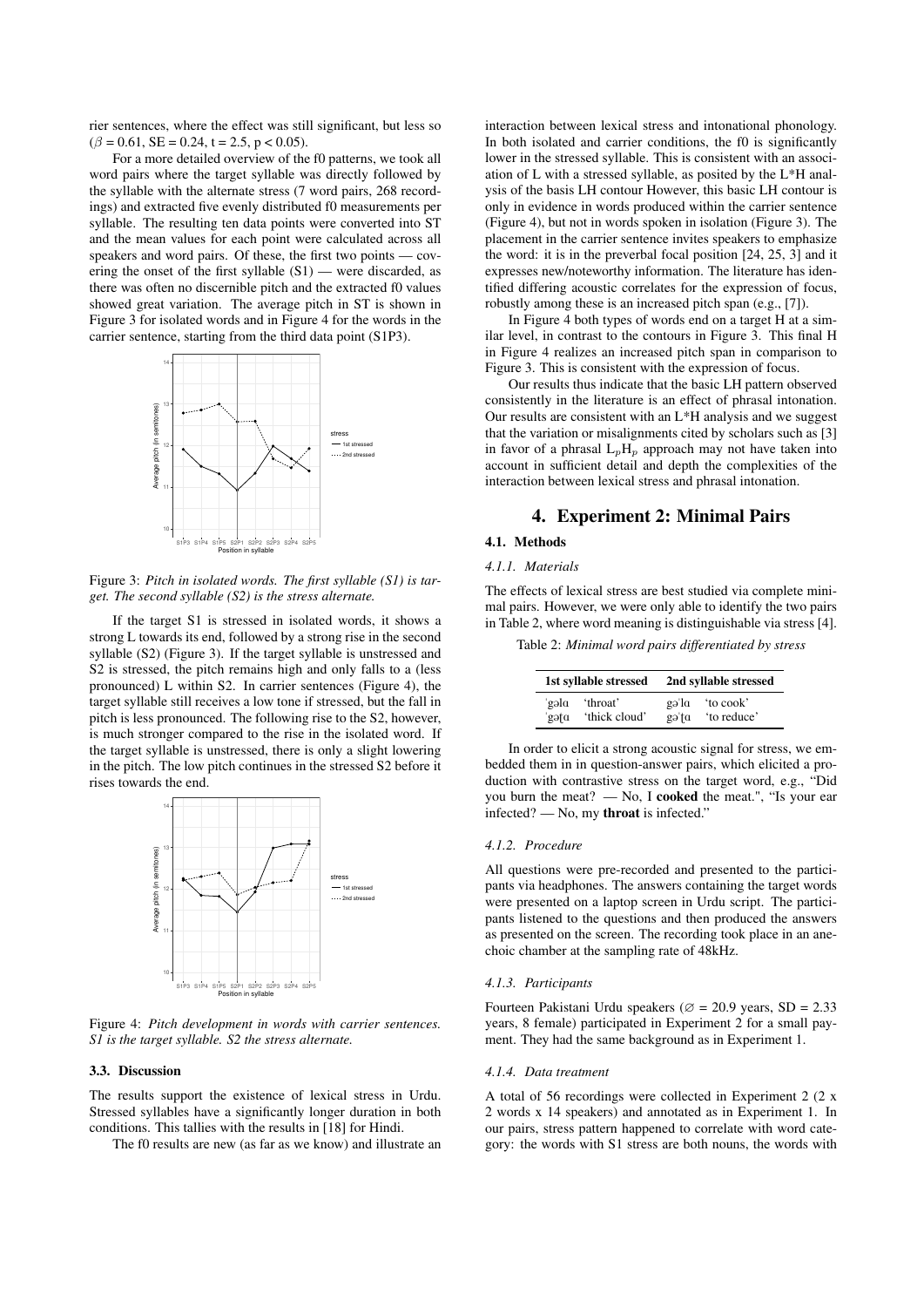S2 stress are verbs. The target words are thus necessarily placed in different syntactic environments. This in turn means that f0 measurements are not meaningful as it is complex to distinguish between effects of sentence intonation and lexical stress. However, durational effects should only be sensitive to lexical stress and position within a prosodic unit. Duration was therefore analyzed using the same method as in Experiment 1.

### 4.2. Results

The statistical analysis showed an increase in duration in the S1 if the syllable was stressed ( $\beta$  = -0.015, SE = 0.005, t = -2.802, p < 0.05). The S2 also showed an increase in duration if stressed, but the effect stops short of being significant.

## 4.3. Discussion

The results reveal a durational effect on the lexically stressed S1, but not on the stressed S2. We attribute this to the difference in word category, which leads to a different syntactic placement in the clause, which in turn affects prosodic phrasing. The words with a stressed S1 are nouns and in our material were placed before the verbal complex. In this position they receive a typical LH pattern and the (unstressed) S2 of the noun is the last syllable of a prosodic phrase [5]. The S2 therefore in all likelihood undergoes lengthening, leading to a lack of difference between the unstressed S2 of the nouns and the stressed S2 of the verbs. The stressed syllables of the verb have a longer duration due to lexical stress; however, in our examples the verb is not phrase final (being followed by a light verb, [26]), preventing prosodic phrase final lengthening and we therefore see no statistical effect on the S2.

However, a statistical effect is observed when comparing the S1. The S1 duration of both nouns and verbs here is not confounded by boundary lengthening effects and we can see the effect of lexical stress: the stressed S1 of the noun has a longer duration in comparison to the unstressed S1 in the verb.

## 5. Experiment 3: Perception

We noticed that the reported examples of inconsistent native speaker intuition with respect to stress placement seemed to involve instances of weight clash (cf. (1)). We therefore designed an experiment testing speaker perception of lexical stress with respect to words that exhibit a weight clash vs. ones that do not.

### 5.1. Methods

## *5.1.1. Materials*

We selected 14 frequent Urdu words, of which 7 exhibit weight clash: 3 trisyllabic and 4 bisyllabic. All the target words have a CVV.CVV structure. The 7 weight clash words were randomized with the 7 words which do not show weight clash.

Table 3: *List of words with and without weight clash*

| Words with weight clash |            | Words without weight clash              |              |  |
|-------------------------|------------|-----------------------------------------|--------------|--|
| na'razi                 | 'upset'    | $\alpha$ axba $\alpha$ <sup>-</sup> rat | 'newspapers' |  |
| xa'mofi                 | 'silence'  | ehka'mat                                | 'orders'     |  |
| zə'mana                 | 'time'     | mozu'at                                 | 'topics'     |  |
| 'gana                   | 'sing'     | ha'lat                                  | 'condition'  |  |
| 'beti                   | 'daughter' | me'dan                                  | 'ground'     |  |
| gora                    | 'fair'     | 'bola                                   | 'call'       |  |
| mit <sup>h</sup> a      | 'sweet'    | 'ləga                                   | $\mathbf{f}$ |  |

## *5.1.2. Procedure*

Randomized target words with their syllabification were presented to participants on a paper in Urdu script. Participants were asked to read the word and circle the most prominent syllable. They were allowed to opt out of circling any syllable. if they thought no syllable was stressed.

## *5.1.3. Participants*

The data was collected from 14 speakers ( $\varnothing$  = 27.3 years, SD = 5.13 years, 7 male) who were born and raised in Lahore. Since there is a possibility that a regional language may influence stress perception [17] we only consulted speakers who spoke the same regional language (Punjabi) besides Urdu.<sup>5</sup>

### 5.2. Results

No words were left unlabeled. Participants were not able to judge stress in weight clash words at a better than chance level. In bisyllabic words, the distribution was: S1 48% and S2 52% and in trisyllabic words, the distribution was: S1 36%, S2 26% and S3 38%. However, in situations where there was no weight clash, participants perceived the target syllable as stressed 75% of the time in bisyllabic words, and 76% in trisyllabic words.

### 5.3. Discussion

Syllable weight has been tied to the determination of stress in Urdu/Hindi [13, 16, 15] in that each heavy syllable can lead to stress perception, causing variability in stress assignment. This variability is reflected in our data. However, in words without weight clash, participants prefer right edge accentuation with stress on the final or penultimate syllables depending on the moraic weight of the syllable. This preference for right edge accentuation is in line with [13, 15], but the stark effect of  $\pm$ weight clash has not been previously reported. We are currently exploring the role of on-going lexicalization of originally derivational words as a source for the variation. This variation aside, our results show that lexical stress perception is not random, but is dependent on syllable weight and weight clash.

# 6. Conclusion

We have presented three experiments that were designed to probe the question of lexical stress in Urdu. Our results support the existence of lexical stress with duration being a strong indicator. We also found that lexical stress interacts with phrasal intonation and that our results are compatible with an L\*H analysis of the basic LH pattern in Urdu. We also found that speakers indeed vary in their perception of stress, as has been reported previously in the literature, but that this variation is related to syllable weight and weight clash.

# 7. Acknowledgements

We thank the Deutsche Forschungsgemeinschaft (DFG, German Research Foundation) for funding within project BU 1806/9-2 "Information Structure and Questions in Urdu/Hindi" of the FOR2111 *Questions at the Interfaces* and the DAAD (German Academic Exchange Office) for funding as part of a German-Pakistan Cooperation scheme.

<sup>5</sup>Few truly monolingual speakers of Urdu exist. Stress in Punjabi is also determined based on the weight of the syllables [27]. This preference for stressing super-heavy syllables in both languages may control regional language influence on stress perception.